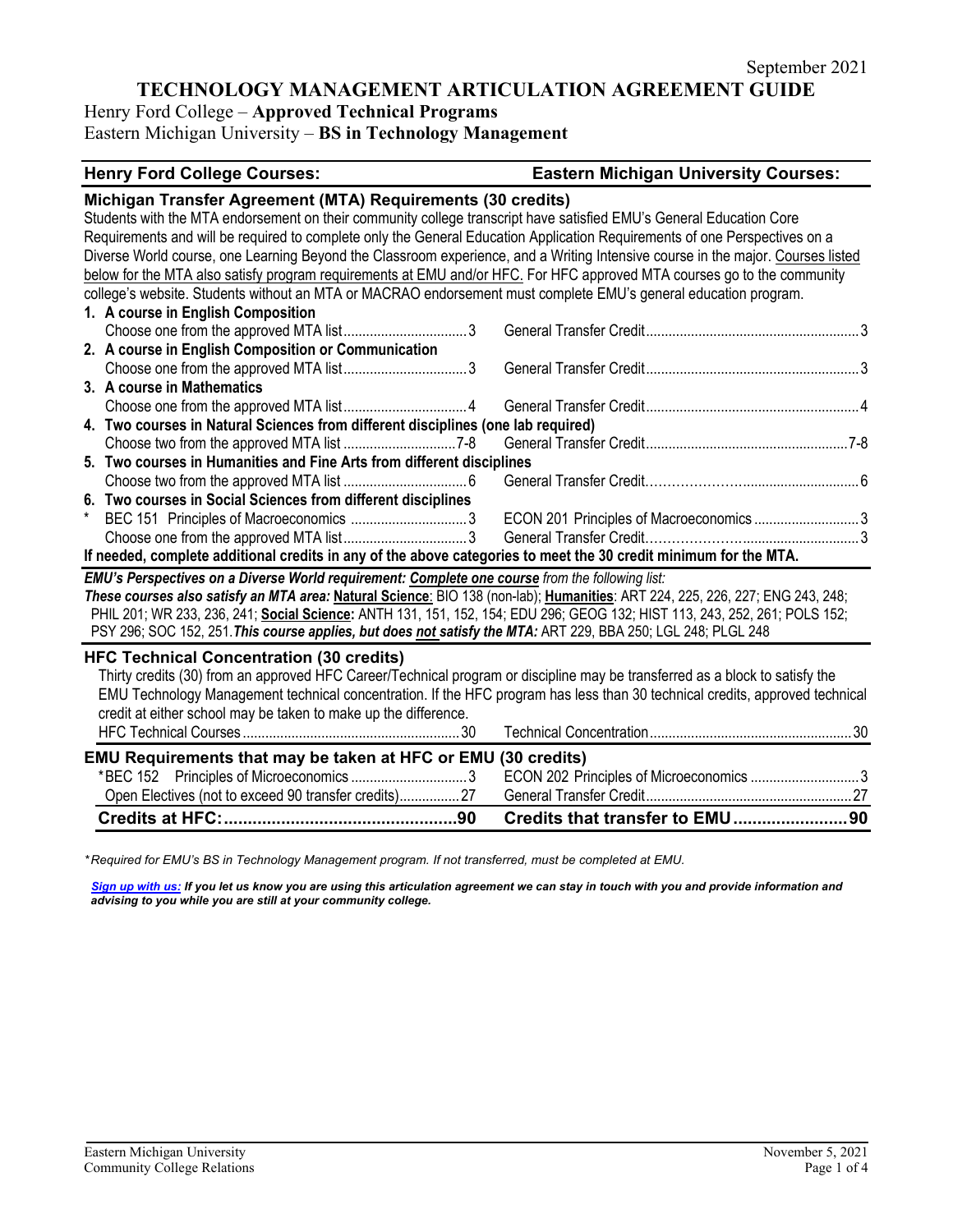Henry Ford College – **Approved Technical Programs** Eastern Michigan University – **BS in Technology Management**

# **Completion of the BS in Technology Management**

### **Major Requirements (30 credits)**

#### **Core Courses (18 credits)**

| TM 130 Introduction to Technology Management3           |  |
|---------------------------------------------------------|--|
| TM 212 Management of Technological Change 3             |  |
| TM 311 Information Technology Mgmt & Organizations3     |  |
| <sup>1</sup> TM 314W Managing for Process Improvement 3 |  |
| TM 402 Technology Project Management 3                  |  |
| TM 415 Senior Seminar in Technology Management3         |  |

### **Technology Mgmt Electives (12 credits)**

| (At least 3 hours at the 300/400 level must be completed.)         |                                                 |  |  |  |
|--------------------------------------------------------------------|-------------------------------------------------|--|--|--|
| ACC 130                                                            | Accounting for Non-business majors(3)           |  |  |  |
| ACC 240                                                            | Prin of Financial Accounting (3)                |  |  |  |
| <b>ACC 241</b>                                                     | Prin of Managerial Accounting (3)               |  |  |  |
| <b>FIN 358</b>                                                     | Analysis of Financial Statements (3)            |  |  |  |
| <b>FIN 350</b>                                                     | Principles of Finance (3)                       |  |  |  |
| LAW 293                                                            | Legal Environment of Business (3)               |  |  |  |
| <b>LAW 403</b>                                                     | Employment Law (3)                              |  |  |  |
| LEGL 320                                                           | Cyber Law and Compliance (3)                    |  |  |  |
|                                                                    | MGMT 384 Human Resource Management (3)          |  |  |  |
| MGMT 386                                                           | Organizational Behavior & Theory (3)            |  |  |  |
|                                                                    | MGMT 388 Intro to Entrepreneurship (3)          |  |  |  |
| <sup>1</sup> MGMT 480W Management Responsibility & Ethics (WI) (3) |                                                 |  |  |  |
| MKTG 360                                                           | Principles of Marketing (3)                     |  |  |  |
| MKTG 369                                                           | Advertising (3)                                 |  |  |  |
| MKTG 473                                                           | Marketing and Product Innovation (3)            |  |  |  |
| TM 306                                                             | Quan Analysis of Sustainability Issues (3)      |  |  |  |
| TM 308                                                             | Seminar in Technological Impacts (3)            |  |  |  |
|                                                                    | TM 377/378/379 Special Topics (1/2/3)           |  |  |  |
|                                                                    | <sup>2</sup> TM 387L4 Cooperative Education (3) |  |  |  |
|                                                                    | TM 420 Women and Technology (3)                 |  |  |  |
| TM 477/478/479 Special Topics (1/2/3)                              |                                                 |  |  |  |
| TM 495                                                             | Technology, Values, and the Future (3)          |  |  |  |
| <b>LBC Requirement</b>                                             |                                                 |  |  |  |
| One "Learning Beyond the Classroom" (LBC) course or                |                                                 |  |  |  |
| noncredit experience must be completed at EMU. TM 387L4            |                                                 |  |  |  |
| Cooperative Education satisfies the LBC requirement. See           |                                                 |  |  |  |

program advisor for other options.

**Approved Henry Ford College Programs:**

Accounting; Accounting Technician Advanced Machine Took Technology/CNC Applied Plumbing and Pipefitting Architecture/Construction Technology Automotive Service (ASSET) Automotive Service Management Automotive Technology (all programs) Basic Machine Tool Technology Business Administration CAD-CAM Technician CAD Technology-Industrial Drafting Civil Engineering Technology Computer Information Systems-Any Program Computer Networking Academy Criminal Justice-Any Program **Cybersecurity** Electrical Engineering Technology Electrical Technology-Any Program Energy Technology-Any Program Engineering Technology Pathways -Any Program Engineering Pathways Environmental Studies Firefighter/Paramedic Energy Technology-Any Program Four Slide Machine Setter General Business Graphic Design-Any Program Hotel/Restaurant Management Industrial Technology General Studies Machine Tool Technology/CNC Management Mechatronics Medical Practice Clinical Management Medical Practice/Business Facility Management Mobile App Development Ophthalmic Technician Paramedic Plant Maintenance Trades Pre-Engineering – Any Program Pre-Pharmacy Pre-Radiographer Pre-Respiratory Therapist Pre-Surgical Technologist or Surgical Technologist Process Technology-Any Program Radiographer Small Business Management and Entrepreneurship Supervision Supply Chain Management **Telecommunication** Welding Technology General Studies Degree with 30 technical credits in any of the approved program disciplines above Other programs with approval of the Program Coordinator *Students graduating beginning Fall 2022 and beyond will be required 120 total credits.*

Note: The Technology Management program can be completed online.

*<sup>1</sup> Satisfies EMU's Writing Intensive requirement*

*<sup>2</sup> Satisfies EMU's "Learning Beyond the Classroom" requirement*

*NOTE: If sufficient credits are not transferred, additional courses must be completed at EMU to satisfy the minimum of 124 credit hours required to graduate.*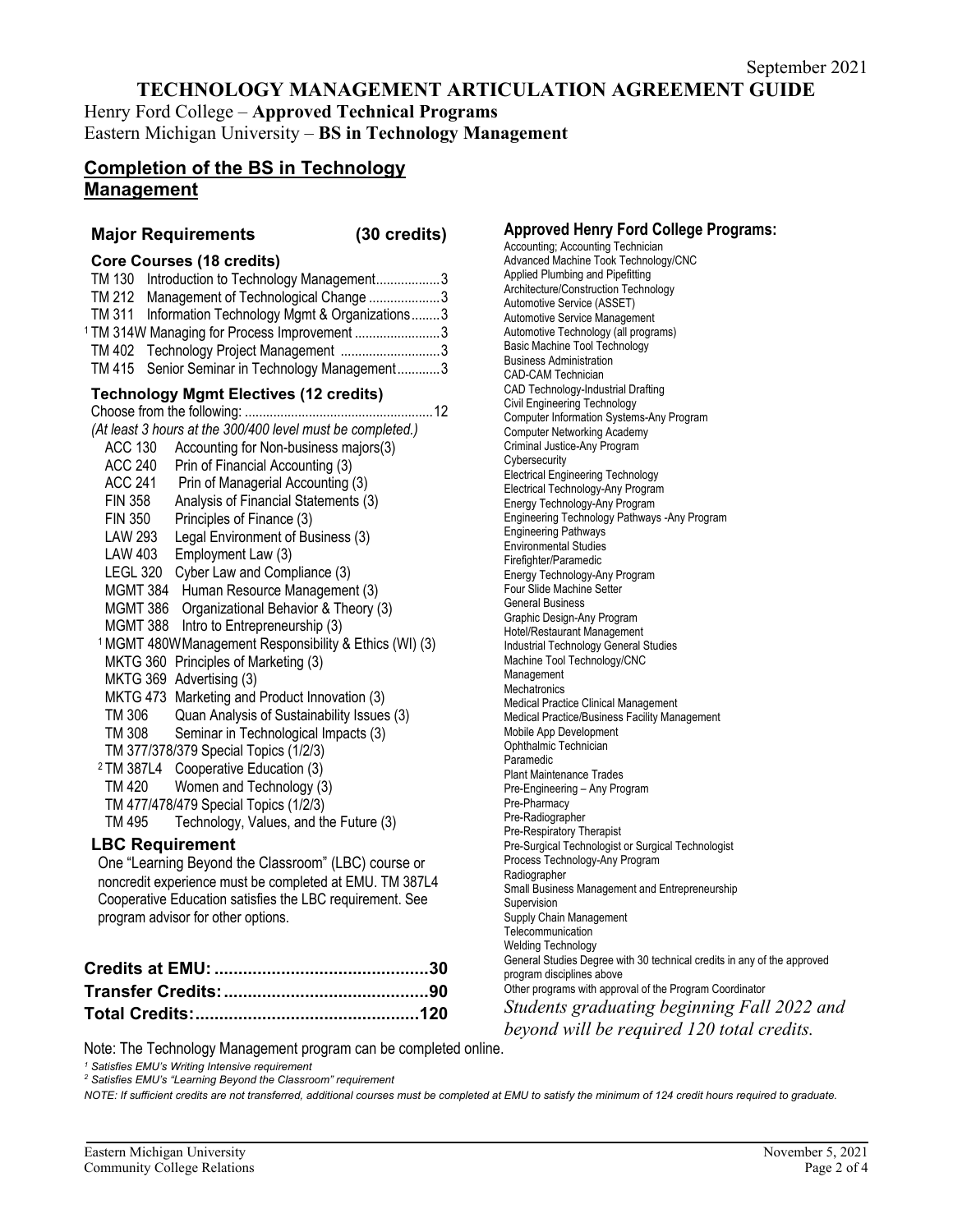# Henry Ford College – **Approved Technical Programs**

# Eastern Michigan University – **BS in Technology Management**

## **Additional Information:**

- 1. Each institution will determine the satisfaction of their individual program and degree requirements. Both institutions agree to accept transferable courses from each other and from other regionally accredited institutions. HFC courses indicated with an \* are required for EMU's BS in Technology Management. Substitutions for these courses must be approved by the EMU program coordinator.
- 2. Students with the MTA endorsement on their community college transcript have satisfied EMU's General Education Core Requirements and will be required to complete only the General Education Application Requirements of one "Perspectives on a Diverse World" course, one "Learning Beyond the Classroom" experience, and a "Writing Intensive" course in the major. The Perspectives on a Diverse World requirement may be transferred to EMU.

*To use the Michigan Transfer Agreement (MTA), students must have an official community college transcript, with the "MTA Satisfied" endorsement sent to EMU's Admissions Office. Students who do not have "MTA Satisfied" on their community college transcript, will be required to satisfy EMU's general education requirements as applied to transfer students. The MTA may be completed after admission to EMU, however, students should inform their advisors or they may be advised to complete additional courses for the general education program. If already on the transcript, the MACRAO designation will be accepted at EMU after August 2019.*

- 3. Only courses with a grade of "C" or better (2.0 on a 4.0 scale) will be accepted for transfer to either institution.
- 4. Under this agreement, EMU will waive the 60-hour rule and require that a minimum of 30 credit hours must be completed in EMU courses, with at least 15 hours in the program at the 300-level or above. Of the last 30 hours completed before graduating, a minimum of 10 credit hours must be in courses offered by EMU. A minimum of 120 credit hours, completed in-residence or accepted in transfer, is required for graduation.
- 5. Students must satisfy all admission requirements at the time of application for admission to EMU, including submitting transcripts from all previously attended colleges. HFC students will receive equal consideration with other students for course registration and financial aid.
- 6. Students are encouraged to contact EMU's GameAbove College of Engineering and Technology Student Services before applying to EMU. To facilitate advising and the evaluation of transcripts, [sign up for this](https://www.emich.edu/ccr/articulation-agreements/signup.php)  [articulation agreement](https://www.emich.edu/ccr/articulation-agreements/signup.php) and bring a copy of this articulation guide to all advising sessions.

# **Effective Date: September 1, 2021 until August 31, 2024.**

This is a renewal of an agreement made in March 2003 and renewed in September 2007, September 2010, September 2014, September 2018, and updated in February 2020. This agreement is consistent with the 2021- 2022 catalog. Students have until summer 2029 to graduate from Eastern Michigan University following this agreement. In the event that a student does not complete the program within seven years, they may be required to have their credits reevaluated using the requirements of the current articulation guide.

Contact information on the following page.